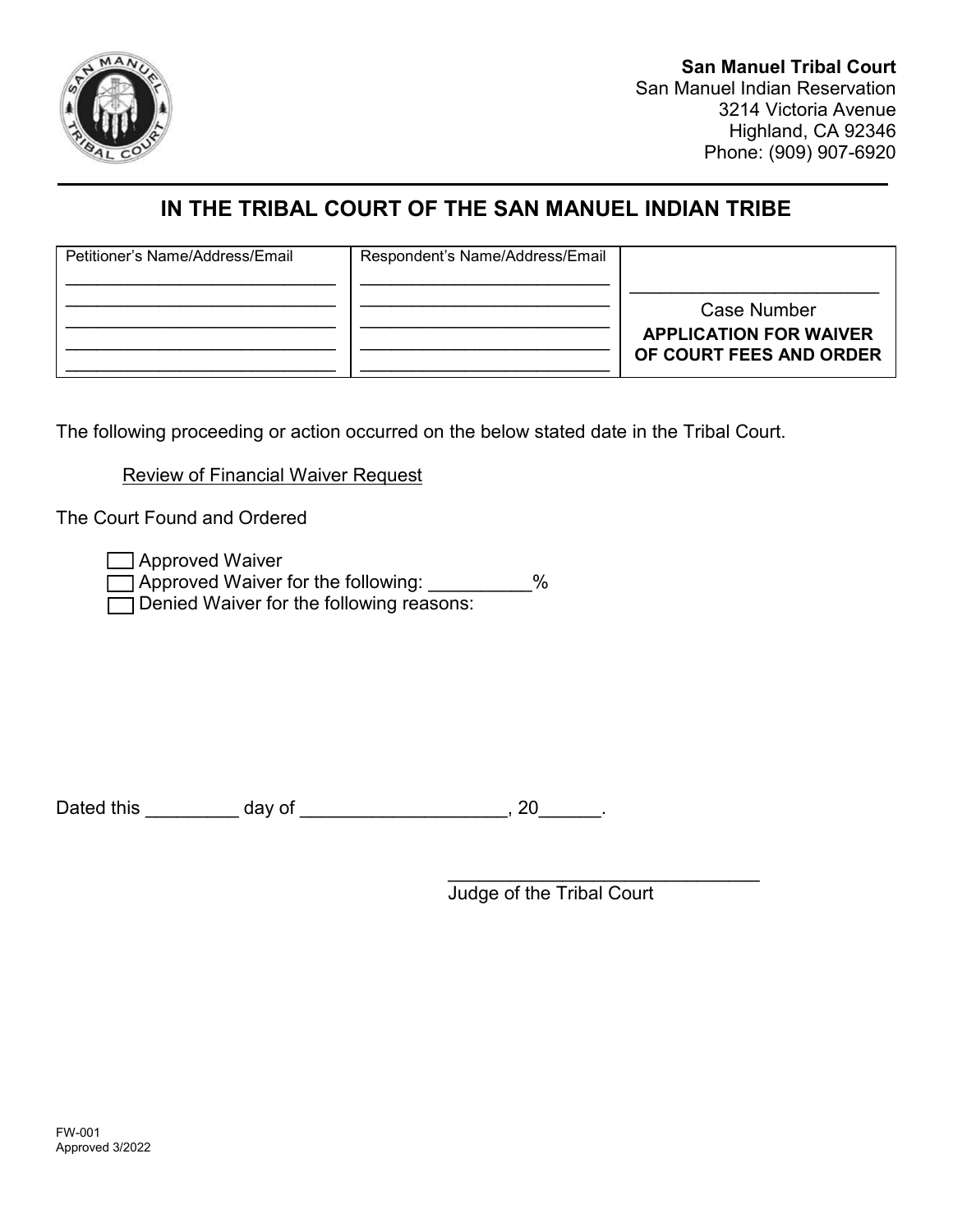Name of Petitioner Case Number

 $\overline{\phantom{a}}$  , and the contract of the contract of the contract of the contract of the contract of the contract of the contract of the contract of the contract of the contract of the contract of the contract of the contrac

## **Financial Statement Questioner Request**

The San Manuel Band of Mission Indians Tribal Court needs to know about your financial situation to determine whether you are eligible for waived filing fees. Answer the questions carefully; you could face punishment for prosecution and perjury. I swear or affirm that the information in this application is true and correct. I make this statement under the penalty or prosecution for perjury if it is determined that I did not tell the truth.

### Financial Statement:

## **Assistance:**

 $\Box$  Health Care

Name<sup>·</sup>

□Food Stamps

 $\Box$  Commodities:

Other: **with the contract of the contract of the contract of the contract of the contract of the contract of the contract of the contract of the contract of the contract of the contract of the contract of the contract of t** 

State received in:

## **Monthly Income:**

1. What is your monthly income? (Include: Spousal income, Employment, Social services, General assistance.)

2. Source of all income:

| 3. Do you have bank accounts?<br>If yes, what is the balance in the accounts? | 7Yes<br>lNo      |        |  |  |  |
|-------------------------------------------------------------------------------|------------------|--------|--|--|--|
| Checking:                                                                     | Savings:         | Other: |  |  |  |
| Total of all accounts:                                                        |                  |        |  |  |  |
| 3. Are you employed?<br>If yes, Employer's Name:                              | Yes<br><b>No</b> |        |  |  |  |
| 4. Do you own your home?<br>If yes, what is the value: $$$                    | Yes<br>No        |        |  |  |  |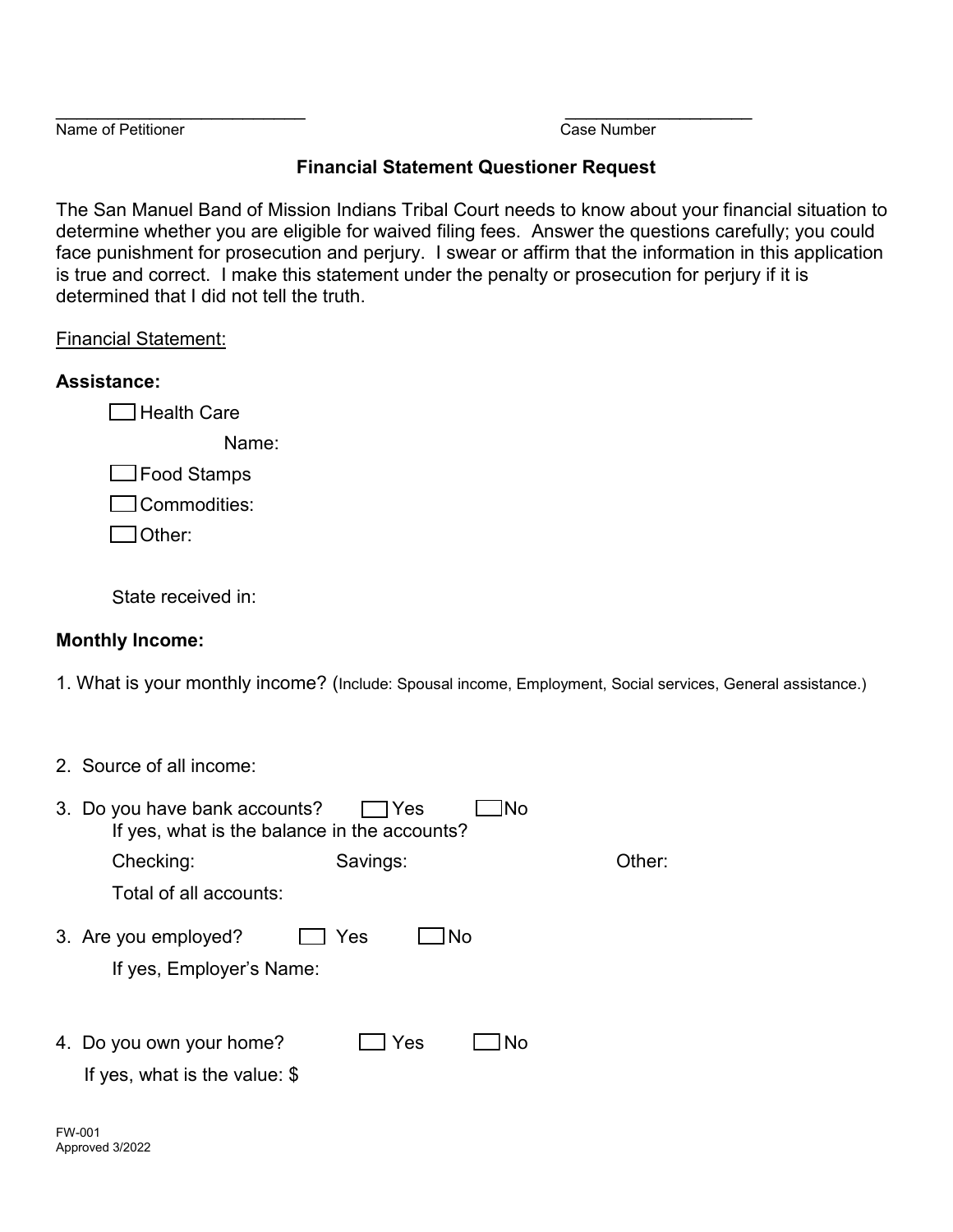- 5. Do you rent?  $\Box$  Yes ∩ No If yes, what is your monthly payment: \$
- 6. How many in the household? Names and ages of those living in the household:

7. Are there any existing hardships?

8. Is there any other information that you would like the Court to know?

I authorize the San Manuel Band of Mission Indians Tribal Court to investigate the above statements. The undersigned swears or affirms that the statements set forth above are true, correct, and complete to the best of my knowledge and are subject to penalties of making a false affidavit or declaration.

Petitioner

Date